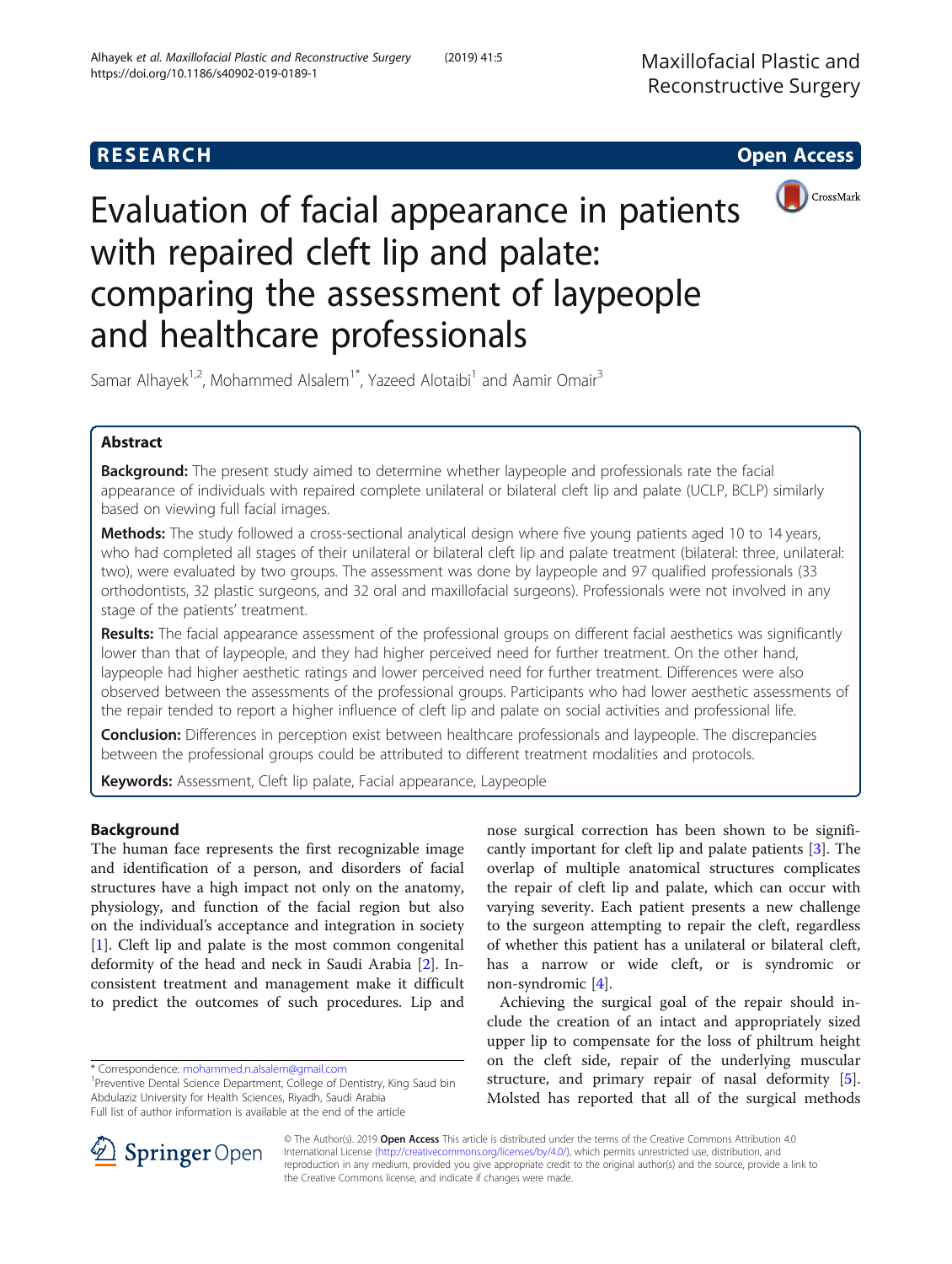used to treat cleft lip and palate result in the formation of scar tissue, which to various degrees inhibits growth in the entire maxillary complex  $[6]$ , and this comprises one of the limitations faced by experts. It was also reported that primary bone grafts do not grow as was originally postulated, but rather, they hinder growth with a significant limitation of maxillary development and a dramatic increase in crossbite malocclusion and pseudoprognathism [\[7](#page-4-0)]. Friede and Katsaros reported that under the correct circumstances upon which the functional rehabilitation can be successful [\[8\]](#page-4-0), patients seem to have concerns about the appearance of cleft-related features [[3,](#page-4-0) [9\]](#page-4-0).

A considerable amount of evidence supports the presence of psychosocial limitations in cleft lip and palate patients. Thompson and Kent pointed out heightened levels of depression and anxiety among those with facial disfigurement [[10\]](#page-4-0). In a study conducted by Berk et al., Chinese adults with cleft lip and palate have been shown to have lower self-esteem than control subjects and siblings. It was also found that social anxiety and avoidance are significantly more in the cleft lip and palate group [[11\]](#page-4-0). Finally, the overall dissatisfaction with facial appearance has been found to be a predictor of depression among subjects with clefts and controls [[9\]](#page-4-0). Perceiving outcomes of cleft lip and palate repair vary between providers who are more aware of the anatomical and technical limitations than laypeople who might have different expectations. Several studies have reported that laypeople and professionals perceive facial aesthetics differently [[12](#page-4-0)–[14](#page-4-0)].

The desire to improve facial aesthetics has been reported to be one of the main reasons people seek treatment by an orthodontist [[15](#page-4-0)], or an oral surgeon [\[16](#page-4-0)], including patients with cleft lip and palate. The importance of the clinician's opinion lies in the fact that it can influence patients' and parents' perception of the need for treatment. The clinician's opinion has been shown to be influenced by gender, type of training, and familiarity with the cleft condition [\[17](#page-4-0), [18\]](#page-4-0). Cleft lip and palate individuals may be biased when assessing their own facial appearance, as previous related experiences may affect judgment [\[19](#page-4-0)], although this is not always the case [\[20](#page-4-0)]. The aim of this study was to determine whether laypeople and professionals of different backgrounds rate the facial appearance of repaired cleft lip and palate similarly based on viewing full facial photographs. This attempt hopes to identify major disagreements between the groups that could be used to establish preventive and informative programmes aiming to bridge the gap.

## Methods

This cross-sectional study was approved by the Institutional Review Board of King Abdullah International Medical Research Center (RC17/228/R). The study evaluated the assessment of five young patients aged 10 to 14 years, who had completed all stages of their unilateral or bilateral cleft lip and palate treatment (bilateral: three, unilateral: two). The assessment was done by laypeople, parents of other cleft lip and palate patients, and 97 qualified professionals (33 orthodontists, 32 plastic surgeons, and 32 oral and maxillofacial surgeons). Professionals were not involved in any stage of the patients' treatment.

The surgical treatment of the patients followed various protocols, but all patients received orthodontic treatment at the Orthodontics Clinics of the National Guard Health Affairs in Riyadh, Saudi Arabia. Patients with syndromes and other congenital anomalies or psychological disorders were excluded from the study. Patients and parents were informed of the study and the first five to agree were included after they signed informed consent. Four photographs (frontal face, right lateral face, three-fourth right face, and smile) were taken from each patient (three females and two males) by one investigator under standardized conditions, and with the same photographic setup [[21\]](#page-4-0).

Laypeople and professionals evaluated the photos of all subjects under similar conditions using a questionnaire that consisted of four questions for each set of photos, and their answers were recorded on a 10-point visual analogue scale between  $1$  = very unattractive and  $10$  = very attractive (Fig. [1\)](#page-2-0). The values were divided into three categories: scores < 4 were considered 'very unattractive', scores  $\geq 4$  and  $\lt$  7 were considered 'acceptable', and scores  $\geq$  7 were considered 'very attractive' [\[22\]](#page-4-0). The participants also answered one question about the need for corrective surgery for each of the patients and two questions about the perceived influence of cleft lip and palate (CLP) on social interactions and professional life.

Analysis was done using the Statistical Package for the Social Sciences (SPSS 23 software, Chicago, IL, USA). Statistical analyses were performed on the ratings of laypeople and professional groups. To test for the differences between laypeople, orthodontists, oral and maxillofacial surgeons, and plastic surgeons, data was analysed with one-way analysis of variance (ANOVA). The mean and standard deviation (SD) of all the groups' ratings were calculated. Independent  $t$  tests were performed to evaluate the different ratings of the photographs by the professionals and laypeople. In order to test for the relationship between the aesthetic assessment and perceived influence of CLP on social interactions and professional life, Pearson correlation coefficient test was applied. The level of significance was set at .05.

## Results

Ninety-seven healthcare professionals and 100 laypeople participated in the study, of which 83 (42.1%) were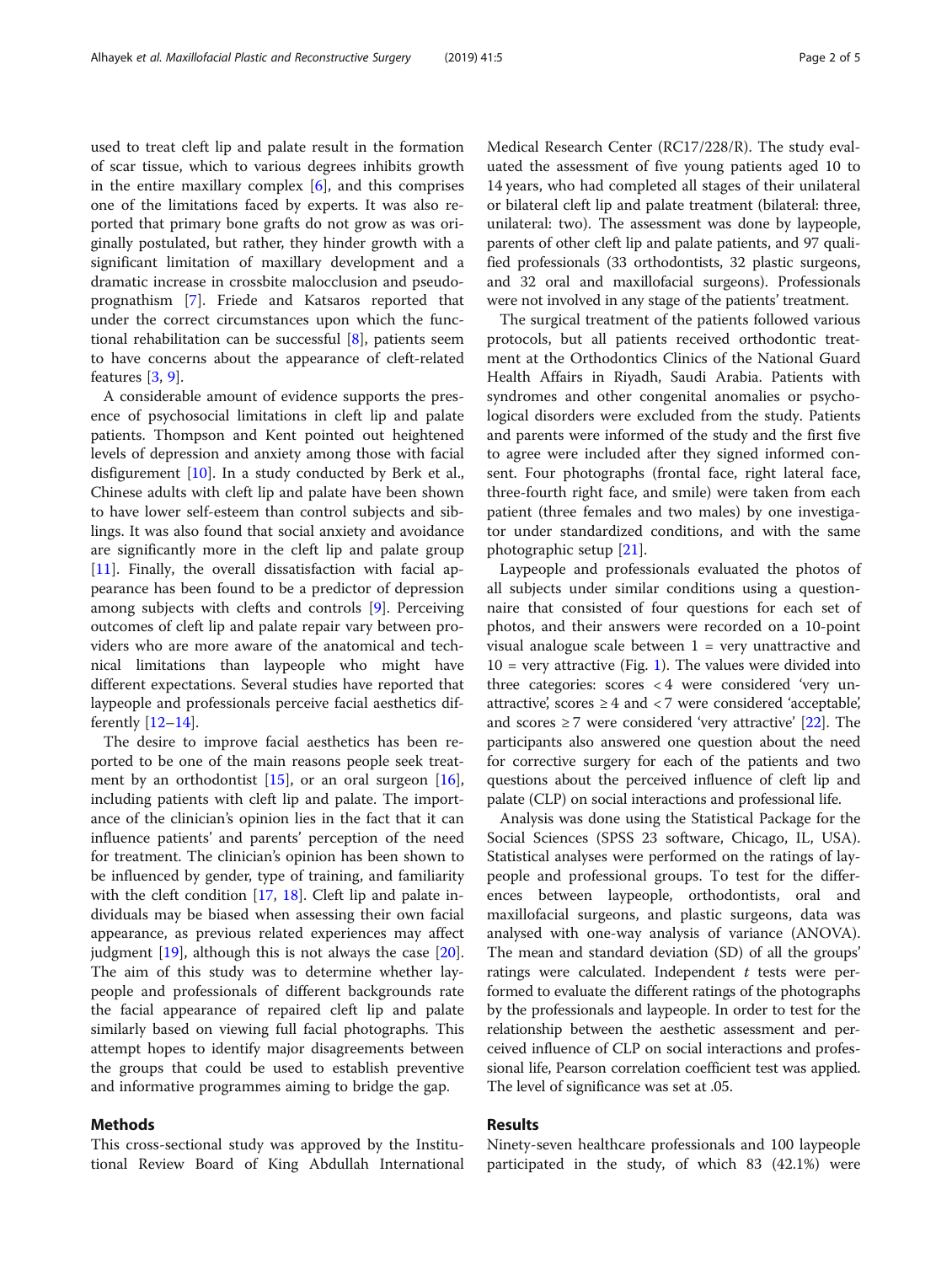<span id="page-2-0"></span>

females, and 114 (57.8%) were males. Out of the professional group, 33 (34%) were orthodontists, 32 (33%) were oral and maxillofacial surgeons, and 32 (33%) were plastic surgeons. The response rate for orthodontists was 84%, plastic surgeons 79%, oral and maxillofacial surgeons 76%, and laypeople 92%. The mean age for the participants was  $35.2 \pm 7$  years. The mean age and gender distributions for each group are given in Table 1.

In the attractiveness ratings, the professionals rated the appearance of treated cleft individuals significantly lower in all components of the face  $[$ nose (4  $\pm$  1.4), upperlip  $(4.7 \pm 1.4)$ , jaws  $(4.7 \pm 1.2)$ , and face  $(4.6 \pm 1.2)$ ] than the ratings of laypeople [nose  $(5.1 \pm 1.7)$ , upper lip  $(5.3 \pm 1.8)$ , jaws  $(5.5 \pm 1.4)$ , and face  $(6.4 \pm 1)$ ,  $P < .01$ . Table 2 shows the mean scores of the aesthetic evaluations for all groups.

Male participants perceived treatment outcomes as less attractive than what female participants had perceived. However, this finding was not statistically significant ( $P = 0.1$ ). Regarding the perceived influence of CLP on social interactions and professional life, professionals had a perception of higher effect on social interactions ( $P = 0.001$ ) and professional life ( $P = .002$ ) than what laypeople had perceived. Table [3](#page-3-0) shows the perceived influence of CLP on social interactions and professional life by laypeople and healthcare professionals.

Pearson correlation revealed a negative relationship between mean facial aesthetic assessment and the perceived influence of CLP on social interactions  $r = -0.53$ and professional life  $r = -.5$  ( $P < .001$ ). In their perception of the need for corrective surgery, plastic surgeons had the highest mean among professionals with a mean of  $4.4 \pm 1.0$ , followed by orthodontists with a mean of  $3.8 \pm 1.4$  and finally oral and maxillofacial surgeons with a mean of  $3.4 \pm 1.8$ ,  $P = .03$ . In their evaluation of the success of surgical repair, plastic surgeons had the lowest mean of  $4 \pm 1.3$ , followed by oral and maxillofacial surgeons with a mean of  $4.7 \pm 1.2$ , orthodontists with a mean of  $5.7 \pm 1$ , and finally laypeople with a mean of  $6.3 \pm 1.2$ ,  $P < .001$ . Table [4](#page-3-0) shows the perception of professionals and laypeople towards the success of repair and the need for corrective surgery.

## **Discussion**

The aim of this study was to evaluate the differences in the assessment of surgical aesthetic facial outcomes of treated cleft individuals by raters of variable backgrounds. Cleft lip and palate patients undergo extensive surgical procedures from birth to adolescence in order to restore function and aesthetics. However, these surgical procedures may result in substantial scarring and disfigurement. Several studies have compared subjective assessments of treatment outcomes between professionals and laypeople [\[14,](#page-4-0) [21](#page-4-0), [22\]](#page-4-0). But limited literature exists when it comes to comparing the ratings of treatment outcomes between laypeople and professionals of different

Table 2 Mean assessment scores of the rating panels towards the aesthetics of the nose, upper lip, jaws, and face

| Feature               | Orthodontists Plastic | surgeons    | Oral and<br>maxillofacial<br>surgeons | Laypeople     | P value  |
|-----------------------|-----------------------|-------------|---------------------------------------|---------------|----------|
|                       | Mean $\pm$ SD         |             | Mean $\pm$ SD Mean $\pm$ SD           | Mean $\pm$ SD |          |
| Nose                  | $4.9 + 1.3$           | $3.7 + 1.3$ | $3.6 + 1.3$                           | $5.1 + 1.7$   | P < .001 |
| Upper lip $5 \pm 1.2$ |                       | $4.3 + 1.5$ | $4.5 + 1.3$                           | $5.3 + 1.8$   | P < .001 |
| Jaws                  | $5.3 + 1.1$           | $4.6 + 1.2$ | $4.1 + 1$                             | $5.5 + 1.4$   | P < .001 |
| Face                  | $5.2 + 1$             | $4 + 1.2$   | $4.7 + 1.2$                           | $6.4 + 1$     | P < .001 |

Table 1 Mean age and gender distribution of the rating panels

| Rater group                     | n   | Mean age (SD) | Female/male |
|---------------------------------|-----|---------------|-------------|
| Orthodontists                   | 33  | 36.6(4.6)     | 14/19       |
| Plastic surgeons                | 32  | 38.8(5.6)     | 12/20       |
| Oral and maxillofacial surgeons | 32  | 37.8 (5.7)    | 10/22       |
| Laypeople                       | 100 | 32.6(7.5)     | 47/53       |
|                                 |     |               |             |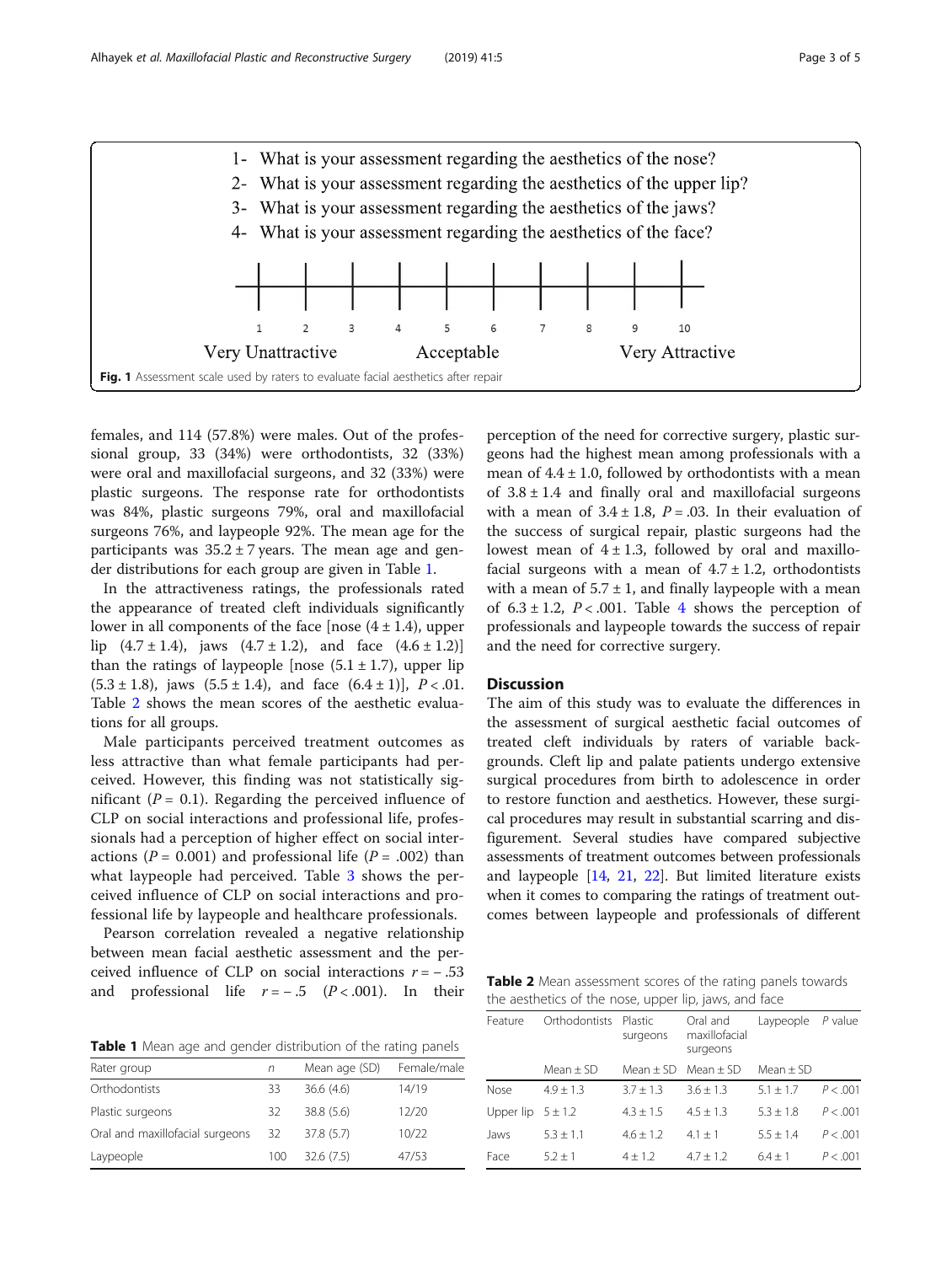<span id="page-3-0"></span>

| <b>Table 3</b> Perceived influence of CLP on social interactions and |  |
|----------------------------------------------------------------------|--|
| professional life among laypeople and healthcare professionals       |  |

| Category                      | Laypeople<br>$(n = 100)$ | Professionals<br>$(n = 97)$ | $P$ value |
|-------------------------------|--------------------------|-----------------------------|-----------|
|                               | Mean $\pm$ SD            | Mean $\pm$ SD               |           |
| Effect on social interactions | $6.2 + 2.7$              | $8.4 + 2.3$                 | 0.001     |
| Effect on professional life   | $6.6 + 3.2$              | $7.9 + 2.5$                 | 0.002     |

backgrounds, including orthodontics and dentofaical orthopaedics, oral and maxillofacial surgery, and plastic surgery.

In the present study, professionals rated treatment outcomes significantly lower than laypeople rated outcomes. This can be attributed to the fact that professionals are more aware of the surgical techniques and gold-standard surgical procedures, which makes them less tolerant of undesirable aesthetic results. This is in contrast with previous studies where there were no differences between the ratings of professionals and laypeople [\[3,](#page-4-0) [23](#page-4-0), [24\]](#page-4-0). The different findings could be attributed to the dissimilarity of the rating panels. In the other studies, the rating panels mainly comprised surgeons and laypeople, where the raters in the present study included orthodontists, oral and maxillofacial surgeons, and plastic surgeons, and the lay raters included parents of the cleft-affected individuals. The difference in the panel groups may have affected the aesthetic ratings. However, the rating groups of the present study may produce more representative aesthetic ratings as it accounts for the different professionals of the cleft team who are the most involved group during the course of treatment for these patients, and in fact influence the type and course of therapy. Further studies with a greater number of raters from various cleft team professionals are warranted in order to test the validity of our findings.

Male participants perceived treatment outcomes as significantly less attractive than female participants perceived. Sinko et al. studied different gender perceptions of cleft-affected individuals [[3\]](#page-4-0). They found that female patients with a cleft rated their own facial appearance significantly less than their male counterparts. This could be attributed to the effect of mass media and

Table 4 Perception of participants towards success of repair and the need for corrective surgery

| Feature                           | Orthodontists Plastic | surgeons  | Oral and<br>maxillofacial<br>surgeons | Laypeople $P$ value |       |
|-----------------------------------|-----------------------|-----------|---------------------------------------|---------------------|-------|
|                                   | Mean $+$ SD           |           | Mean $+$ SD Mean $+$ SD               | Mean $+$ SD         |       |
| <b>Success</b><br>of repair       | $5.7 + 1$             | $4 + 1.3$ | $4.7 + 1.2$                           | $6.3 + 1.2$         | 0.001 |
| Need for<br>corrective<br>surgery | $3.8 + 2.4$           | $4.4 + 1$ | $3.4 + 1.8$                           | $2.5 + 1.1$         | 0.03  |

societal norms in prioritizing females' physical attractiveness. However, in the present study, male and female raters were not cleft-affected and did not rate their own facial appearance. Instead, they rated other cleft individuals. Limited literature exists on the gender differences in aesthetic perceptions, and further investigations are required.

As for the need for corrective surgery, professionals perceived a greater need for corrective surgery than laypeople. This could be linked to the low treatment expectations of the lay raters and the low perceived influence of cleft lip and palate on social interactions and professional life, thus reflecting a good social acceptance of CLP patient by the general population. Out of the professional panels, plastic surgeons deemed more need for further corrective surgery. This finding is in agreement with Foo et al. [\[25](#page-4-0)], who studied the differences between surgical professionals (plastic surgeons) and non-surgical professionals (orthodontist, dentist, and psychologist). Plastic surgeons also had the lowest mean in their assessment of the success of the surgery. This could be a result of the increased treatment options of nose correction and scar remodelling in the field of plastic surgery.

The negative correlation found in the present study between low aesthetic assessments and increased perceived effect of CLP on social interactions and professional life may be associated with the consistent research findings in social sciences that clearly link appearance with social stereotyping and expectations [\[26](#page-4-0), [27\]](#page-4-0).

## Conclusions

Differences in perception exist between professionals who are part of the cleft treatment team and laypeople. Professionals were less satisfied with surgical aesthetic treatment outcomes, while laypeople were more satisfied with the cleft lip and palate repair and did not perceive a high need for corrective surgery as the professional groups did. This discrepancy between the two groups lays the responsibility for the healthcare professionals to offer their patients the best possible treatments, knowing that they could achieve better results by informing them about all treatment options and limitations.

#### Abbreviations

BCLP: Bilateral cleft lip and palate; CLP: Cleft lip and palate; UCLP: Unilateral cleft lip and palate

### Acknowledgements

Not applicable.

### Funding Not applicable.

#### Availability of data and materials

The datasets used and/or analyzed during the current study are available from the corresponding author on reasonable request.